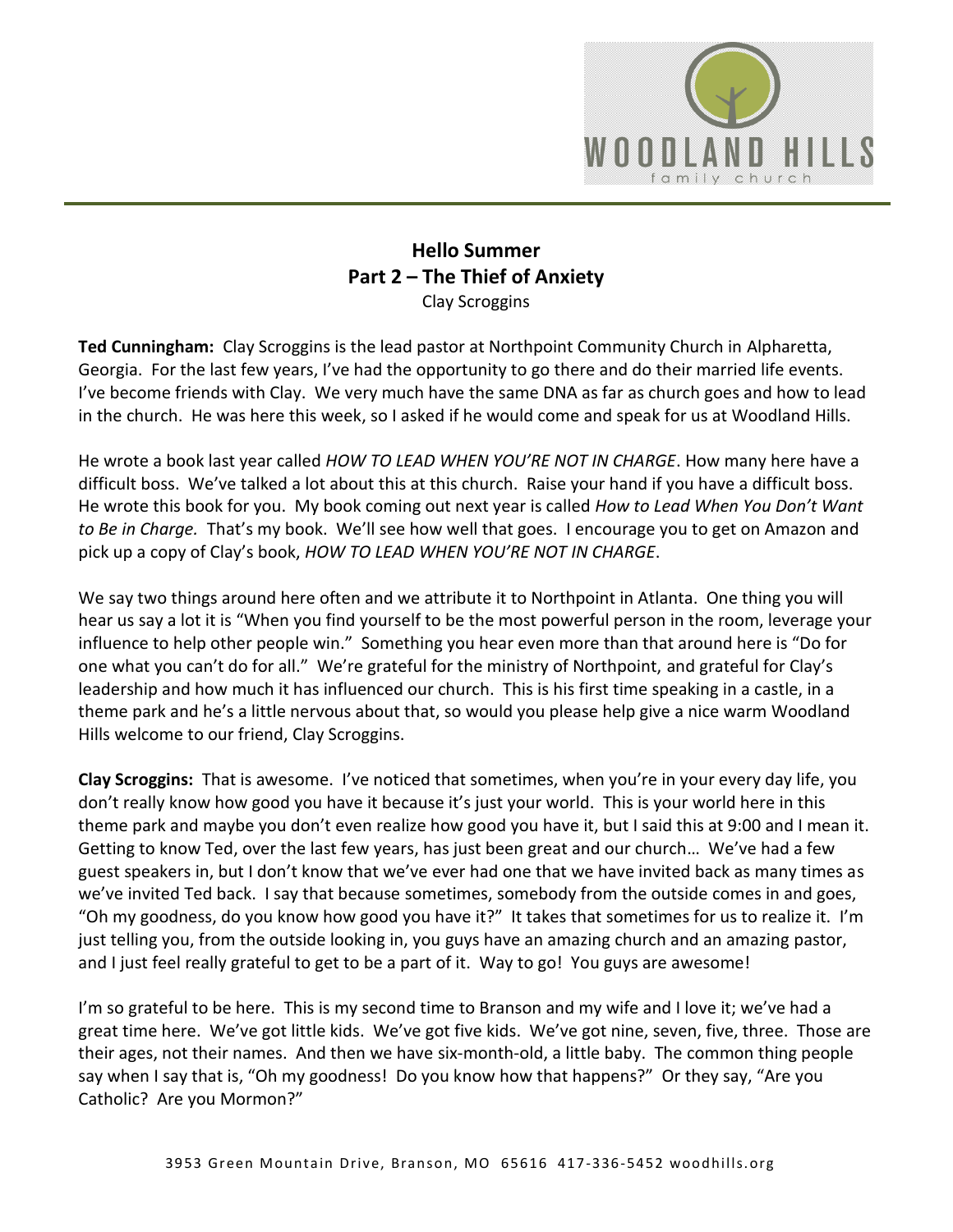The answer to all that is we do know how it happens, we're not Catholic, we're not Mormon. Honestly, my wife can't keep her hands off me. It's a burden that I bear. I come home from a long day at work and I just want to talk. I just want to connect because I'm more than a body. I am a person with feelings and a soul. It's tough at my house. It is really difficult.

None of that is true. My wife is not here which is why I can say that. If she were here, she would be able to agree that it's definitely not true.

One of the things I want to talk about today is the fear that all of us live with, especially if you have kids. It's amazing how fearful we can be when we have kids. Some of you grew up in a generation where you never wore a seatbelt. You rode up on the dashboard of the car or you rode in the back of the station wagon without a seatbelt. You played on monkey bars. You rode bikes without helmets. You were living on the edge. Now, kids are eating dinner and we put helmets on them at the dinner table. What in the world are we thinking?

We're so fearful now. We live in a fearful generation. We live in a fearful society. Over the last couple of years, I've been thinking about how we can talk about this in the church. Of all people who shouldn't be fearful, it's us, but sometimes, for those of you who consider yourself a Christian, sometimes Christians can be more fearful than anyone else.

Today, I want to talk not just about fear, but I want to talk about fear's evil cousin. Before we get there, let me give you a definition of fear. Here's the one that I like most. Fear is an emotion caused by the belief of looming potential loss. Fear is this feeling I have… Usually, it's some sort of negative emotion and it's all future oriented. Most fears… In fact, I would probably say all fears are about the future. It's either loss of health, loss of finance, loss of relationship, loss of opportunity, something in the future, some looming loss. The way it usually shows up in our present is in this word right here, the word *anxiety*.

Today I want to talk about *The Thief of Anxiety*. That's the title that I've given to this message because anxiety really is a thief. Anxiety will rob us of life, honestly. I recognize that in a room like this, in a church like this, for some of you, anxiety is not a real issue. Maybe it's just as little low hum of anxiety that happens in the background of your life. Then there are others of you that anxiety is a real issue. It's the thing that maybe you would say, more than anything else, is causing problems in your life. Maybe you've never ever stopped to recognize it. Often times, anxiety just runs in the background of our life and we get used to it, we just carry it around.

Here's a working definition for anxiety. **"Anxiety is the present emotion…"** If fear is out in the future, anxiety is what I feel right now. It's usually a negative emotion**. "…of inner turmoil…"** Something on the inside is swirling or it's causing me to question things or it's causing me to be frustrated about things or easily bothered by things or I can just feel it going on inside of me and it's usually **"…produced by the uncertainty of the future."**

If fear is something out in the future I'm going to lose, anxiety is that thing that I feel right now. Here's the way I think about anxiety. I think about it like this brick right here.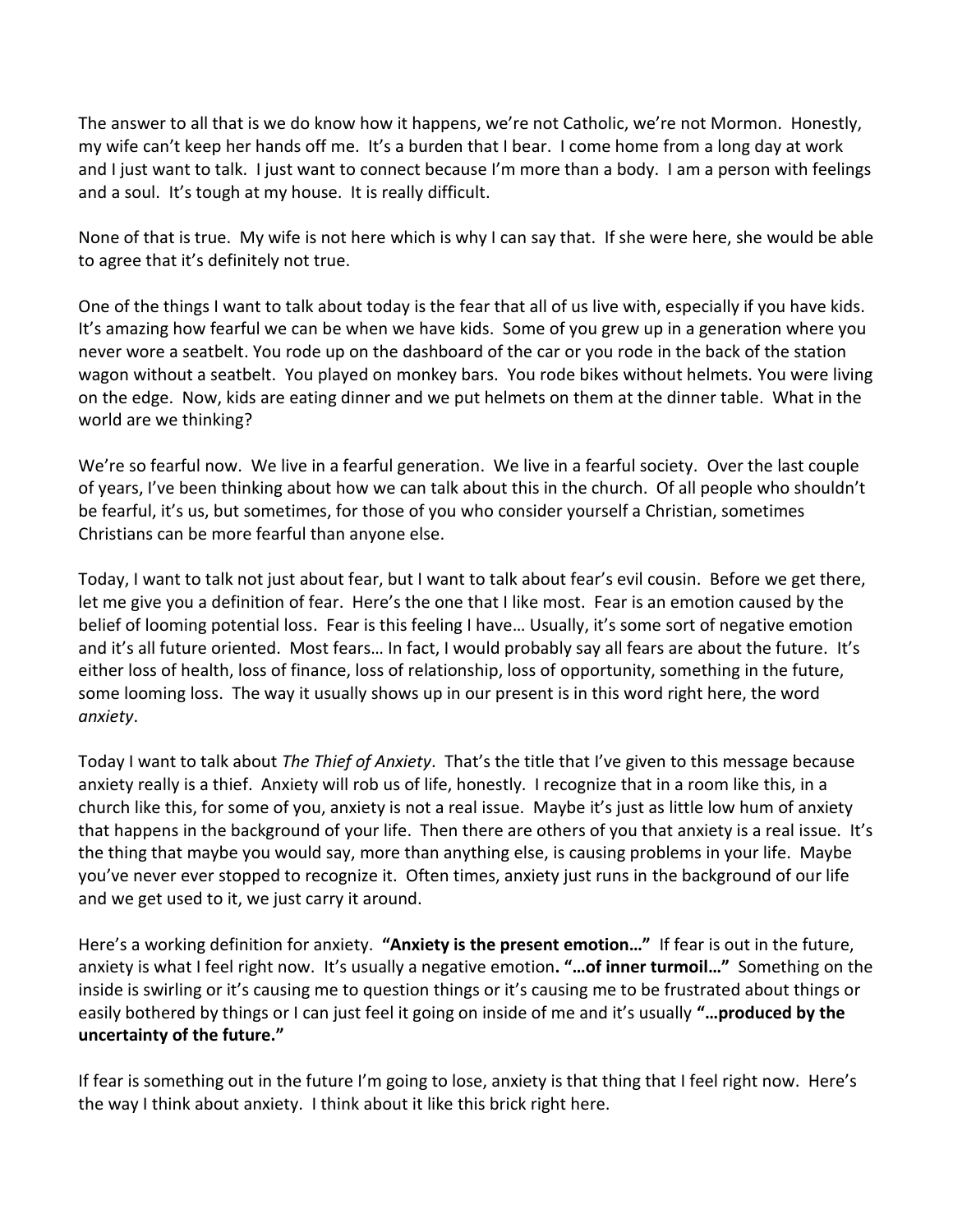Oops, wrong pocket. That made me nervous. I thought it was gone, but it's not; it's right here. Oh, my goodness. Anxiety is like this brick. We all have things that we're nervous about, things that we're worried about, things that we're anxious about, and we carry it around.

In fact, I believe that **anxiety is like computer**. A computer that has a software problem. It's got this virus that's keeping it from running at it's full speed. That's sometimes what anxiety is like. In the same way in our life, it keeps us from things and it slows us down. That's the problem with it. **It subtly slows us down and it quietly keeps us from operating at our full speed**. If I were to just walk around with this brick, I could handle it for about 60 seconds. At this point, I'm really ready to lay it down because it's a little heavier than I anticipated, it's starting to get a little weary and tiresome to carry this around.

In the church world, to talk about something like anxiety is not a real moment of pride, right? In fact, those of you that struggle with anxiety maybe you've never ever admitted it to anyone. You've never told anyone that that's something you struggle with because in the church world, what we often prescribe to people is "Just have more faith." "You should just believe God more." "What do you mean you're worried about things? You shouldn't be; you need..."

Has anyone ever told you, "You need to stop." That's the worst advice that anyone could give anyone who has a struggle with anxiety. "You should just stop." It's like if you have a sleeping problem and someone tells you, "Well just go to sleep." But you're like, "Well, that's the problem, moron, I can't." Anxiety is the same way. You can't just stop. Part of it is because you just carry it around. You've learned to operate with it. Just like a computer that operates with a virus, you've learned to just get along with it even though it's slowing you down and it subtly keeping you from life. It's keeping you from the kind of life God wants you to live. So, what do you do when you're just walking around with it?

I would say I have low grade anxiety. I'm married to a person… If my wife were here, she would say this. She struggles with anxiety; it's a part of her everyday life. She has to learn how to deal with it. In fact, I remember when we were first married, it was a Saturday, a lovely day. I woke up just really, really excited about whatever we were doing, whatever was going on. I could tell something was bothering her. I was like, "Hey babe, what's up. I can tell something is slowing you down, something is keeping you from living like you would want to live. What is it?"

She was like, "I feel anxious."

I was like, "Okay, tell me more. What are you anxious about?"

She said, "Well, that's just it. I don't have anything that I need to be anxious about and that's making me anxious."

Some of you that struggle with anxiety, you can relate to that. You go, "That's every day for me. When I don't have anything to be anxious about, that alone makes me anxious." Others of you that don't really struggle with anxiety, you think that makes no sense. Just enjoy the day. Just consider it a blessing that you don't have anything to be anxious about.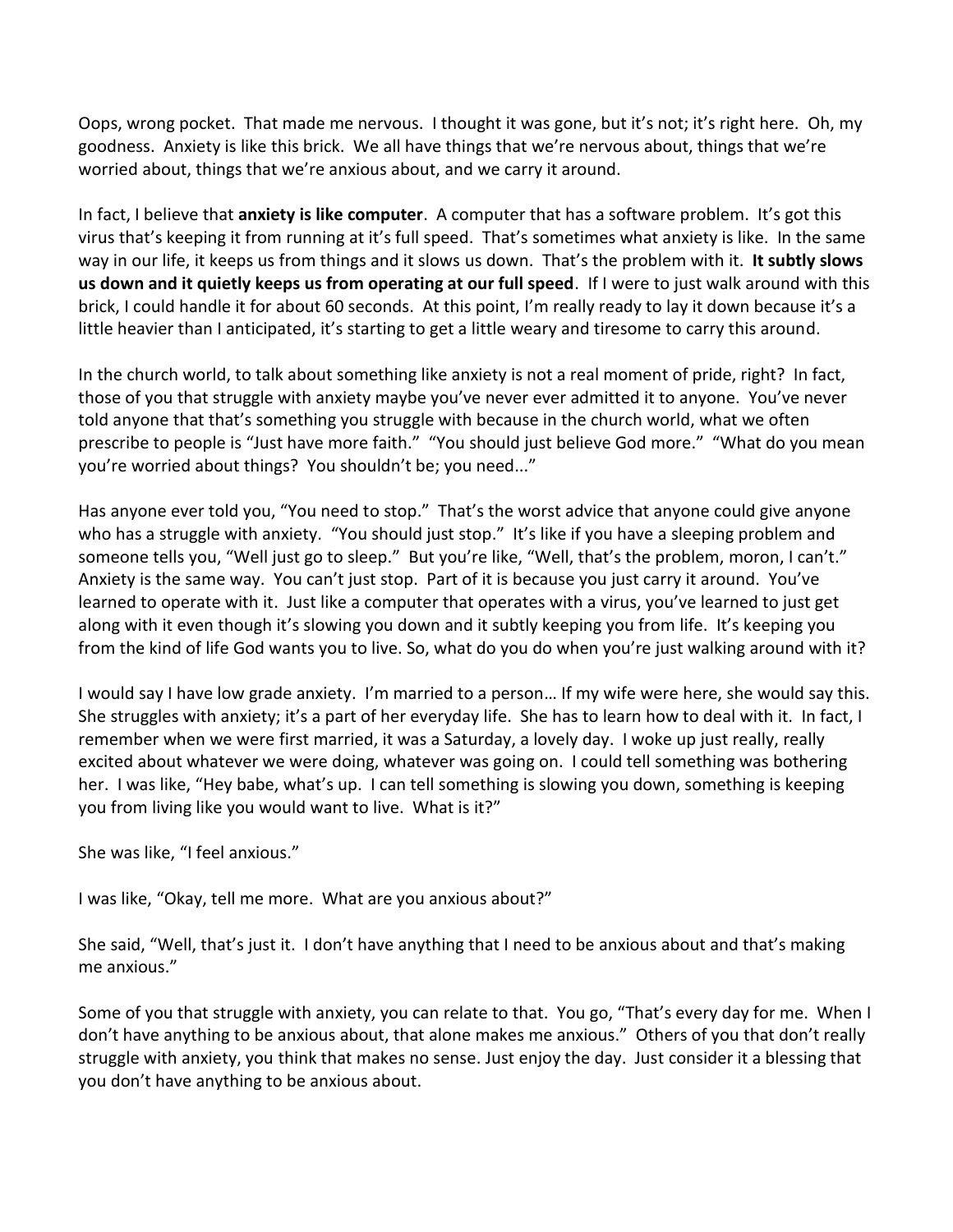That day, my wife told me, "You now what? It's the fact that I don't have anything to be anxious about that's making me anxious." Some of you can relate to that because you've gotten so used to carrying anxiety around. You put it in a backpack because you don't want to tell anybody about it. But you've got it on your shoulder and it's getting heavy, it's becoming tiresome, it's giving you fatigue. If you knew how to lay it down, you would, but you just can't.

Here's the truth about anxiety. **Ultimately, anxiety hurts us, but helps no one**. You know this. The anxiety ultimately only hurts me, it only hurts you, and it doesn't actually do anything, it doesn't actually help anyone, but we don't know what to do. If you had to say,  $-$  just speaking into our culture, our world – is our culture becoming less anxious or more anxious? I don't think there is any doubt. In fact, I would imagine everyone would agree that our culture is becoming more and more prone to anxiety. In fact, I read two interesting things about anxiety.

I work with students a lot, so I'm very interested in the student generation. For those of you who are students and for those of you who have kids, you know this to be true. Working with teenagers, you recognize that there is more anxiety with teenagers today than there has ever been before. In fact, I read that the anxiety level of an average teenager in America today is the same as the anxiety level of a patient at a psychiatric hospital fifty years ago. Is that not crazy? Back then we would have said you need to be admitted and today we would just say that's just normal. That's just the normal thing that you're living with.

America in general is just more of an anxious country. I read that when people moved to America, they've actually measured their anxiety levels. Just by moving to America alone and operating in our culture and our society, people's anxiety level rises just by being here. You see, this is not a problem for everyone in the world, but there is something going on.

Today is not about diagnosing the problem. Today is about introducing a pathway to a solution. I recognize that if you struggle with crippling anxiety, if you struggle with deep depression, there really isn't an answer today that could just fix you. I believe that. Sometimes pastors stand on a stage and try to prescribe you, "You just need to trust God more. You need to believe in Jesus more." It feels almost non-empathetic. It feels almost silly to just say that there's an easy answer today. There's not and I recognize that.

What I hope today is that no matter who you are, no matter how deep it is, no matter how challenging it is for you, that you would at least get on a path today that could maybe be an introduction to a path that would lead you toward a more free life, toward a life that I really believe is possible for every single one of us, no matter how bad it is. I've heard this said about anxiety. I thought this was a fantastic quote. *"Anxiety is like a rocking chair. It gives you something to do, but it gets you nowhere."* – Jodi Picoult

The path of anxiety doesn't lead anywhere. Today, I really believe that God has given us a way forward even in 21<sup>st</sup> Century America where anxiety is at an all time high. I believe there is a pathway to a better life, a pathway to a solution if you and I would choose to apply it.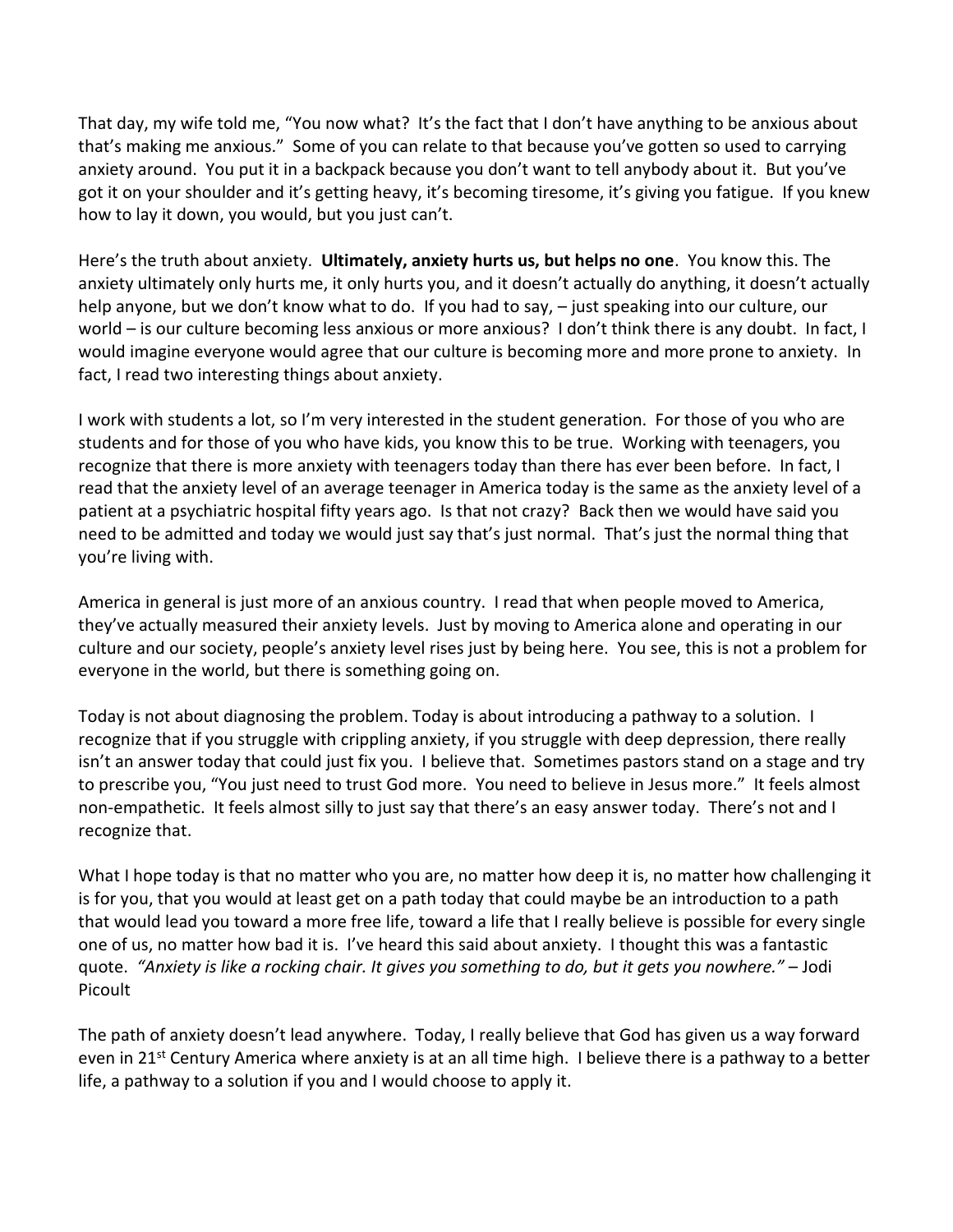In two places specifically in the New Testament, the authors spoke directly to anxiety. If you're a person of faith, if you're a Jesus follower, then I think this absolutely applies to you. The great news is if you're someone who is not sure about your faith, – maybe somebody invited you today and you're not even sure what you believe – I believe you can still try everything that these authors apply to us. They're actually going to give us the way faith and anxiety intersect. Here's what God would directly say to you and to me about our anxiety. What we're going to read comes from two authors.

One of author's name is Peter. Peter was one of Jesus closest followers. At the very end of Jesus' life when they came to arrest Jesus, does anybody remember what Peter did? Peter pulled out his sword and chopped off a guy's ear. That does not sound like an anxious person. But, Peter was on the run the rest of his life. There was always a threat of persecution. He ended up giving his life for what he believed.

The apostle Paul, who we are going to read the second thing from, was a follower of Jesus later on in his life. Paul, in the same way as Peter, was always on the run. He knew a lot about what it meant to be anxious, worried, fearful in this life.

Here's what Peter said. *[5](https://www.studylight.org/desk/?q=1pe%205:5&t1=en_niv&sr=1) All of you…* Which in Greek means all of you. How many semesters, Ted, of Greek did you do? None for you. I did five, which is about worth none for me. All of you, though, literally means in his day, he's just speaking to everyone. He's saying this is an all skate, this applies to everyone; all of us can believe this.

Now, he's writing specifically to a group of people, but we believe we can still apply this today. …*clothe yourselves with humility toward one another, because…* Now, for those of you that have been paying attention, you go, "Wait a second. Didn't you say anxiety, not humility? I thought we were talking about anxiety, not humility. How does humility have anything to do with anxiety?" That's what I thought the first time I read this. I thought it was interesting because he's going to speak specifically to anxiety in a couple of verses, but he begins with humility. Why is that? It doesn't seem like they have anything in common. Here's why. He's going to explain that there is a very real relationship between humility and anxiety.

What is humility? Humility is not just thinking about yourself less. Tim Keller, a pastor in New York says and C.S. Lewis said this as well, "Humility is not thinking less of myself, it is thinking of myself less." It's both things. **Humility is properly thinking about yourself in view of God**. It's understanding who God is and who I am, and what our relationship is. Peter would be a person who would believe that God owns it all. He has it all. He applied for the position of God and had every qualification, meaning he knew everything, he had all the power. He's the supreme being in all the universe. When you understand that and then you understand yourself in context with him, being able to do that rightly is where humility begins. I don't own it all. I don't have all the gifts needed to be God. That's the beginning of humility.

*"God opposes the proud but shows favor to the humble."* God literally sets himself up against proud people. Now all of us have a bit of pride in us, right? Has Lee Greenwood rolled through Branson lately? I'm sure he has, right? Is Lee Greenwood here today. I love the song, "I'm Proud to be an American."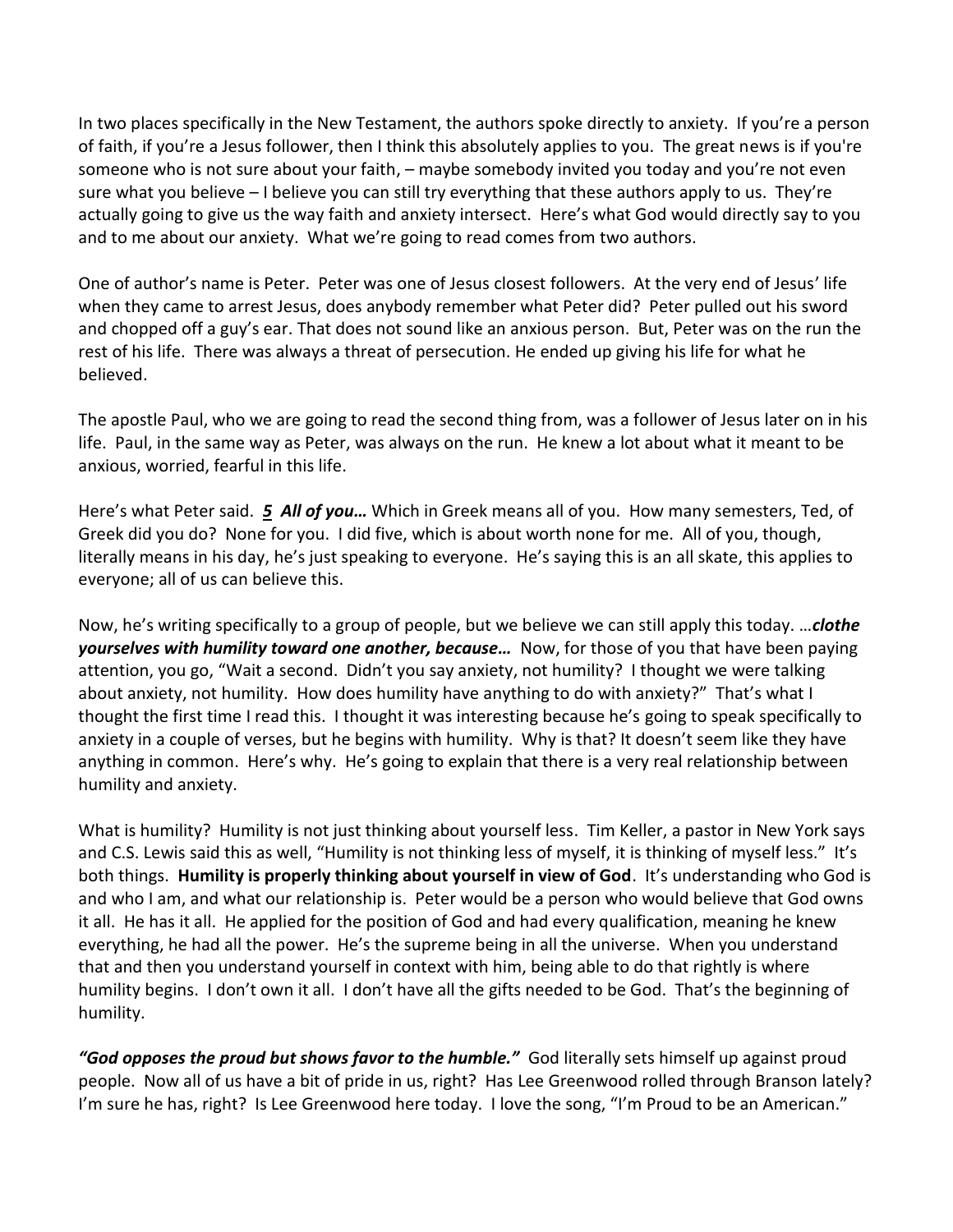What a fantastically patriotic song. In fact, being an American carries with it a sense of pride that all of us have. Some of it is okay. Some of it is fine to have pride like that. If you feel proud of the work you've done or proud of the kids you have or proud to live in this country. There's a healthy sense of pride and then there's an unhealthy sense of pride. In the unhealthy sense of pride, we actually set ourselves up against God and all of his might and all of his strength. That doesn't seem like a smart thing to do. So, Peter says don't do that. God opposes proud people, but he comes alongside humble people.

Now, what does humility have to do with anxiety? I think a lot of us are carrying things that we were not meant to carry. A lot of anxiety is rooted in the fact that we think we have to. We think we can control, we think we can figure it out and make it happen. And because of that, if somebody were to say to you, "Why don't you just put it down?" We would say, "Well, it's irresponsible to put it down. I've got to handle this. I've got to handle my health and my finances and my kids and my aging parents and the relationships in front of me. I've got to control them." In fact, I believe pride says… If pride could speak, pride would say, "I've got this."

Have any of you ever tried to move something that you had no business moving? When I was in college, I had to move a piano. I had this old man that was smoking this cigarette… I'll never forget it because he could talk, and the cigarette stayed in his mouth the whole time. It was an amazing skill. He stood over on the side and he did not help me and my friend when we were moving this piano. He just stood over on the side and said, "Don't let it beat cha!" That's all he said over and over again. It was like a sound track. I remember thinking, *Yeah, don't let this piano beat cha. We've got to handle this thing*. Well, two men of less than average strength were not meant to be able to carry or move a piano. But as guys, in our machoness, we go, "No, no, I've got it." All of us, I believe, are carrying things where our tendency is to go, "I got this." Maybe your job right now. Maybe your thinking, *I've got this*. The future of your health, the future of your kids, the future of your family, whatever it may be, all of us are tempted to go, "I've got this."

Humility says, "I know I can't." And it's not a sign of weakness; it is wisdom to be able to say, "If the bottom falls out of the economy, I don't know what I'll do." It's wisdom to say, "If I got the diagnosis, I don't know what I would do." "If my kids, God forbid, ended up making whatever decision they wanted to make, I don't know what I would do." I can't control them. I can't control my parents. I can't control my job. I can do all that I am meant to do, but I can't control that. It's fantastic to be responsible and to carry what you were meant to carry, but it's silly to think that you're meant to control your life. You can't. And humility says, "I recognize that I can't." Pride says, "I got it."

Peter goes on to say something that's quite profound. I want you to look at this next verse in 1 Peter 5. So, if you believe God sets himself up against the proud, but he comes up next to the humble, He says, *[6](https://www.studylight.org/desk/?q=1pe%205:6&t1=en_niv&sr=1) Humble yourselves, therefore, under God's mighty hand, that he may lift you up in due time.* What I want to encourage you with today is that if you were to figure out a better way to handle your anxiety, literally the relief and the release that you would feel would feel like a lift. My hope, my prayer is that you would walk out of here today feeling more of a sense of a lift, not because you begin to levitate, but because you let go of what's so heavy that you weren't meant to carry, and you allow God's strength to be a lift to you. He says that when you humble yourself under his mighty hand, you will feel lifted up.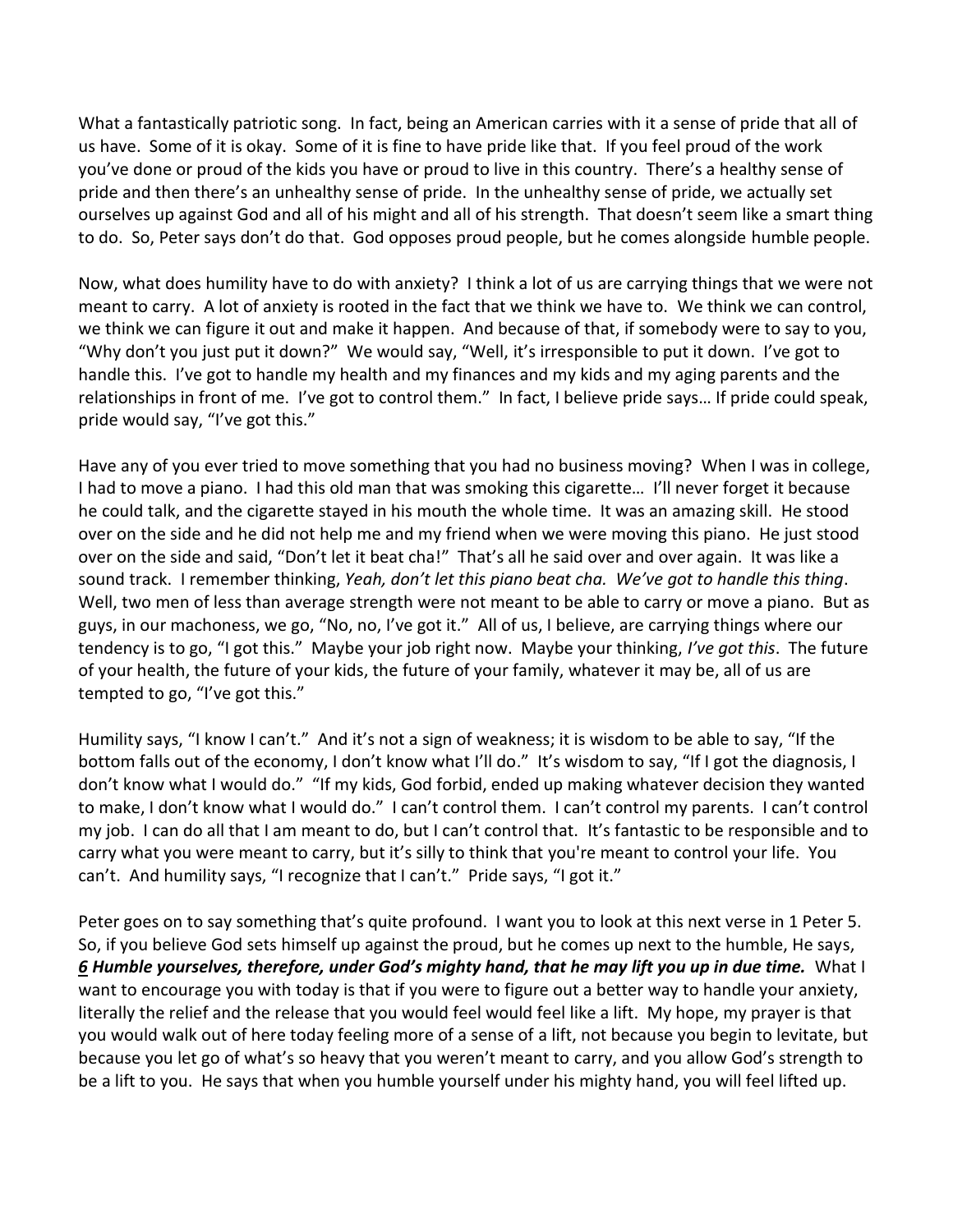Now, it might not happen today, and it might not happen tomorrow, he says it will happen in due time. "Due time" is a difficult thing because we are the same group of people that will heat up a Hot Pocket for dinner for 90 seconds and then not be able to wait until it cools off and we burn our mouth on the same thing that we were rushing to get to. It's unbelievable. You see, due time in Peter's mind must have been that it might not be at the end of the day, it might not be at the end of the week, it might not be at the end of the month, but there will come a time when relief and release will happen that will feel like a lift, as we begin to let go of the things that we were not meant to carry.

Here's specifically what he says, *[7](https://www.studylight.org/desk/?q=1pe%205:7&t1=en_niv&sr=1) Cast all your anxiety on him because he cares for you.* Cast, meaning to throw. He says take your anxiety and throw it on to him because he cares for you. I don't know when you read that… "God cares for me. What does that mean? I mean, I get it, God loves us. It's on bumper stickers, but sometimes little clichés like that are Hallmark Card clichés, they lose their meaning. It's like saying I'm lefthanded or Subway has \$5.00 foot longs. It's like I get it. I've heard it before, but what does it really mean?" Here's the picture that I want to give you. You've thought of this before, but I hope that you would never forget this image when you think about God caring for you.

Matt, can you help me… When I say help me with this, can you come and just move it out here. Travis, thank you. Travis and I are look alikes. We just learned that today. We have tried our whole lives to never be in the same place at the same time until this moment today. Thanks so much, guys.

To me, this is the greatest picture of God caring for us (the cross). This was an instrument of Roman execution. This was an instrument of death. This is the way men and women were killed in the City of Rome, in the Providence of Rome, under their sovereignty. Jesus, in love and in kindness, took on beatings, took on humiliation, took on shame, took on embarrassment, put on a crown of thorns, allowed himself to be mocked, and then allowed himself to be hung on a cross, nails driven into his wrists and into his feet. Why? It's because he cares for you, because he loves you.

When Peter said, "I want you to cast your cares, cast your burdens, cast your anxiety on him because he cares for you," he wasn't just speaking like he was writing a greeting card. No, for him, this was real. He had denied Jesus three different times. And for him, when he finally saw Jesus after Jesus had been crucified, I'm sure he thought he was going to get a stern talking to. But Jesus just loved him, Jesus just wrapped him up in his kindness and his embrace and said, "Peter, I love you. Go feed my sheep."

Some of you don't deserve this kind of love. You have made crazy, terrible, immoral decisions and if God's love for you was dependent on your behavior or my behavior, we would have excluded ourselves, but Jesus hung on a cross, knowing that you would deny his love, knowing that you would turn your back on his love, and he loves you anyway. And because he cares for you, Peter says, "I want you to take your burdens, take your anxiety, and I want you to literally cast it on him.

Peter said, "You can cast your anxiety on him and it will hold. He is strong enough to hold. The problem with most of us is that most of us are carrying things we were never meant to carry. In fact, I believe anxiety stems from carrying something that you were not meant to carry. You weren't meant to carry the burden of the future. You weren't meant to carry the burden of whether or not it's going to work out.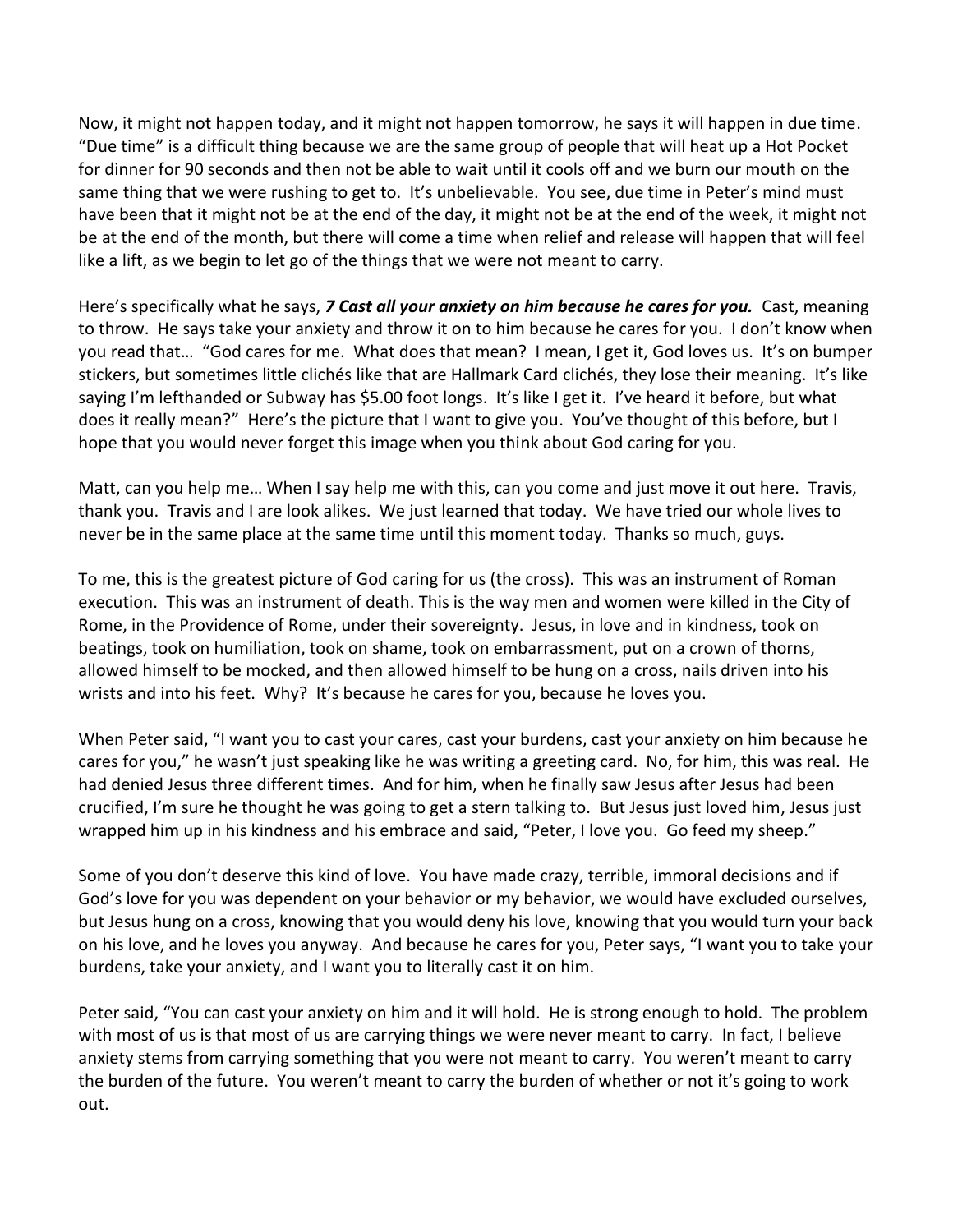If you got that health diagnosis that you fear, you wouldn't be able to handle it anyway. So, why not take your anxiety and cast it on him because he wants to carry it for you and I believe he can carry it for you. In fact, because God cares, you can cast your anxiety on him. Because he cares for you, you can cast it on him.

For the last few minutes, I want to try to give you, as practical as I can, how you actually do this. This is not something that is intuitive to us. What's intuitive to us is for us to carry our own stuff, but after we read what Peter wrote, I think it's helpful to couple it with what Paul wrote about anxiety because Paul specifically gives us instruction on it. What Paul is going to tell us is that casting your anxiety on him, by turning your anxiety into prayer, is the way to do it. You actually take your anxiety, and through the vehicle of prayer, you throw it into prayer and cast it onto the cross. You cast it on him, and prayer is the way that we do that.

Paul says this in Philippians 4. *[6](https://www.studylight.org/desk/?q=php%204:6&t1=en_niv&sr=1) Do not be anxious about anything…* I'm sure some of you that struggle with anxiety are like, "Paul, that is the most stupid thing you could ever say. Don't be anxious about anything? Easy for you to say, bro. You probably have JV worries; I've got varsity worries." Paul lived his whole life under threat of dying. He was locked up in prison, then would get free, then would get locked up again. He was stoned. He had every reason in the world to be worried about his life, but for him, he just knew there's nothing in this life that could take away what you have in Jesus, so don't worry about anything.

Don't be anxious about anything and then he tells us how. *…but in every situation, by prayer and petition…* He says the way you do it is you take your fear, you take your worry, you take your anxiety, and you throw it onto him. You actually name it in prayer. Have you ever tried actually naming your anxiety? Some of you have and the person sitting next to you… That's what's difficult. The person that makes you most anxious maybe is with you. Maybe it is a person or maybe it's a thing or maybe it's something that might happen in the future, but it is so powerful to say, "Father, what I am anxious about is this… And then name it, say it.

You know how when you fly? Do any of you like flying? Some of you that don't like flying are like, "Okay, these are the crazy people that I should not befriend." Do any of you hate flying? A lot of you hate flying. It's amazing how anxiety and flying are best of friends. Most people who are anxious struggle with flying. That's a real fear. For those of you that hate flying, you know the speech that the flight attendant gives you right up front. Some of you that love flying, you've never listened because you're just looking out the window going, "This is amazing! We're going to be sitting in a chair in the air; this is so awesome I can't wait!" You've never listened to a word that person says.

But for others of you that actually are fearful of flying, you could quote the attendant word for word because you know exactly what they say. That's because you think every flight you're on is the last one. You're like, "This is it; we're going down. This is the last flight we're all taking." Have you ever looked around a plane and thought *this looks like a good group to go down*? I've thought that before. I've looked around thinking, *This seems like the kind of plane that would go down. There are some seedy looking people here. I could see this happening right now.*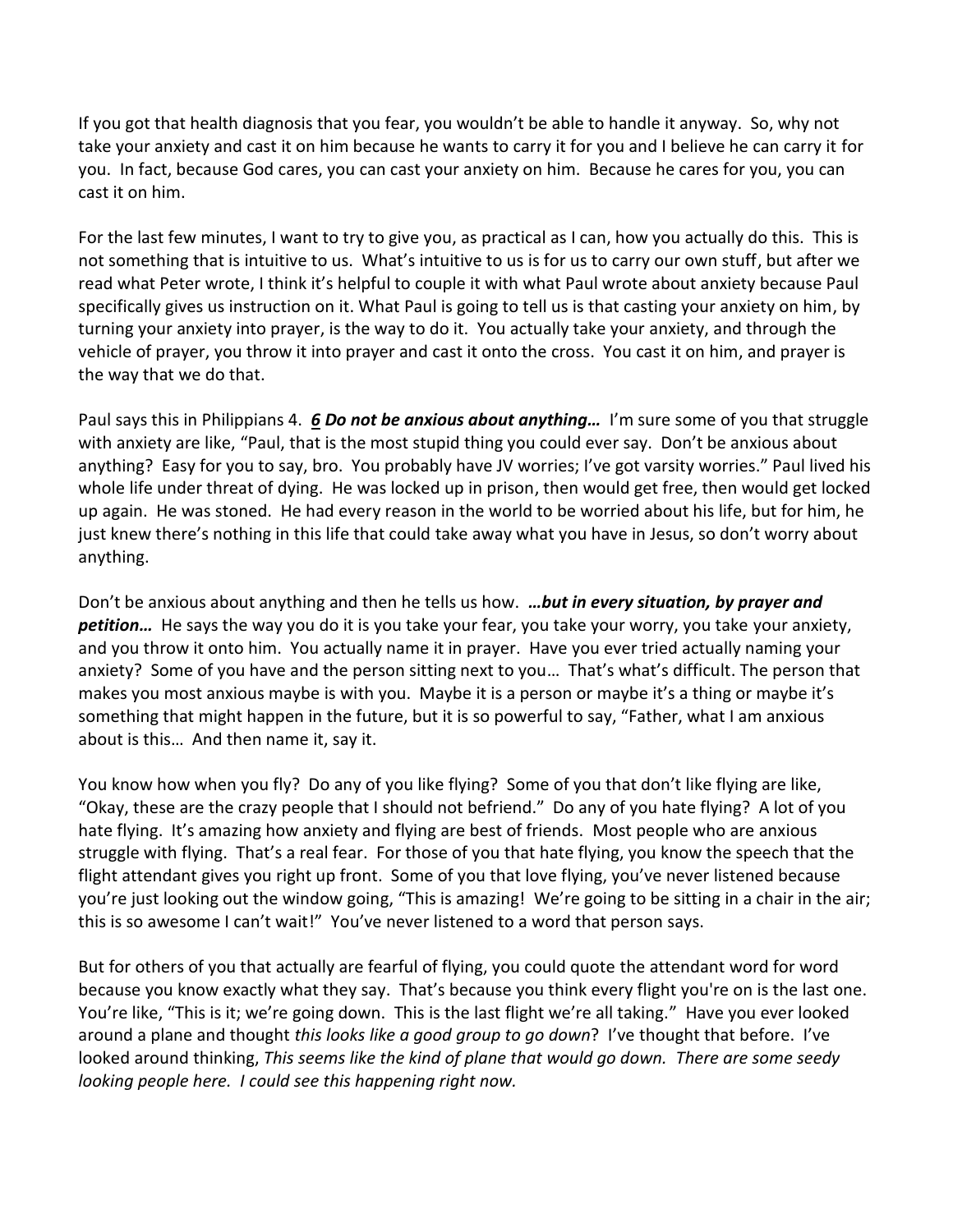One of the things they say is if there are some severe turbulence, the oxygen mask will drop. Then they say make sure you put it on and they say if it's not working, what should you do? They say just quit and run around screaming like you're crazy, right? No. They say don't give up on it; keep going with it. You've got to keep breathing even if the bag doesn't immediately inflate, it is working, but you have to trust the process. That's the way prayer works. Prayer often times feels like it's not working, but you can't give up on it too early. You've got to trust the process. Even if the bag doesn't inflate, don't give up on it.

Paul says, don't be anxious about anything, but in every situation, by prayer and petition, *with thanksgiving…* This is the second thing. He says not only is prayer given to us as a gift to envelop our anxiety, but you've got to couple anxiety with thanksgiving.

I've got a friend named Wendy who I work with and who is a cancer survivor. She's about two years clean and she's doing great. I asked her the other day when I was thinking about this topic, "Wendy, I would imagine for somebody who has had cancer, one of the worst fears you have is that cancer will return."

She said, "Every day. I think about it every single day."

I said, "What do you do? How do you fight that? How does that not just cripple you?"

She said, "I have to think about it in the present, what am I grateful for now?" This is amazing. What gratitude does is it snaps us back to the present. Her fear is all about what will happen in the future. What if it returns? But gratitude snaps us back into now. What do I have right now. She said, "I've got two kids that are healthy. I can be grateful for that right now. I've got a husband that loves me. I can be grateful for that right now. That gratitude snaps me back into the now." I think that's such a fantastic picture.

Paul says in every situation, through prayer and petition, and with gratitude, allow that to snap you back into the present. He says, …*present your requests to God.* You cast your anxiety onto him. And then he gives us the payoff. Some of you know what's coming next. This verse is the most beautiful hope filled promise that God could give us. *[7](https://www.studylight.org/desk/?q=php%204:7&t1=en_niv&sr=1) And the peace of God, which transcends all understanding…* It doesn't even make sense. It's unfathomable. *…will guard your hearts and your minds in Christ Jesus.* It actually acts as a guard.

Are any of you basketball fans? We just watched the Warriors win the finals. It's amazing that they beat LeBron because I just thought any team that has Lebron is amazing. In fact, the coach of the Cavaliers, I always look at him and I think he must be a wonderful guy, but what an easy job to coach LeBron. If I were the coach to the Cavaliers, I'd just be like, "Hey, just do whatever LeBron says. Here's the good news. If you don't do what he says, he'll still just throw it off the backboard and just dunk it himself on top of the rest of the team."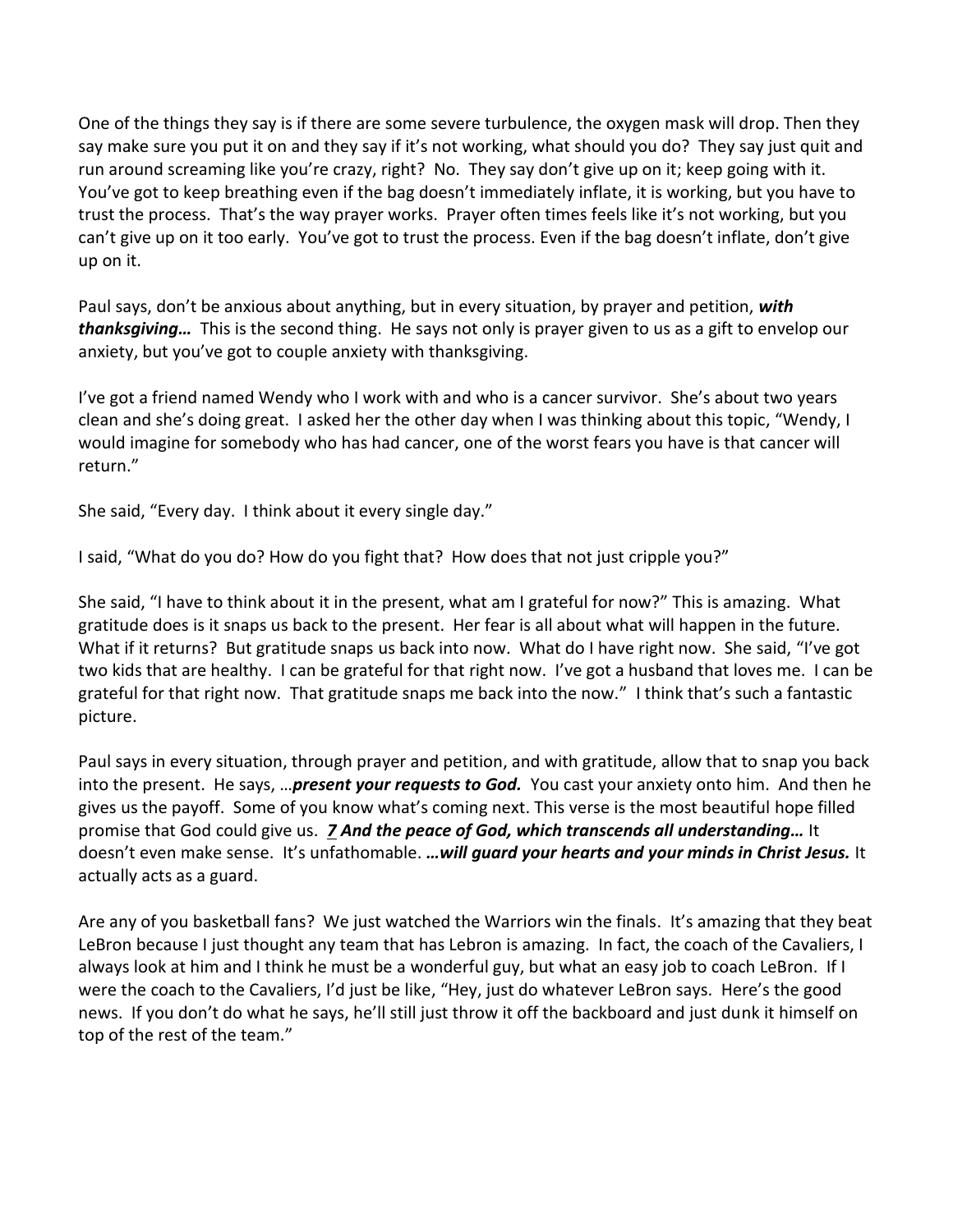Anyway, the team that drives me crazy the most is in college. The Duke Blue Devils. I hate Duke. I have a brother-in-law who loves Duke, and I don't know why. I just hate Duke, but I have a lot of respect for Duke because they play such intense defense.

Do you remember when Duke came on the scene in the early 90s? They had Christian Laettner and Grant Hill. They had this little scrappy point guard named Bobby Hurley. Bobby Hurley was known for playing… He wasn't the biggest of guys, but he played the most intense defense. Do you remember what he would do? When he would get in the defensive stance? He'd pick up guys half court, maybe full court and then what would he do to the ground? Do you remember? He would slap the ground. It was like his way of going "Let's go!" I don't know if it would be intimidating or not because he a pretty small guy, but it was an intimidating thing for him to do. Some of you are like, *Are we in sports camp right now?*

Anyway, I just want to show you this because I think this is a great picture. Bobby Hurley would pick people up and then he'd slap the ground. It was as if he was ready to say, "Hey, let's go! I know the offense is trying to be aggressive and score, but on defense, we're going to be aggressive." And he's on his toes, he's not on his heels, he's on his toes because he's about to guard the basket. "I'm going to keep you from getting there."

When I read this verse, I thought of that same image that peace is such a powerful emotion that when we allow our anxiety to be thrown into our prayer, God allows his peace to rise up and guard our heart. It's like peace slaps the ground and goes "Let's go!" You're not getting to this heart. I'm guarding this heart." That's what God's peace wants to do for you. He wants to allow his peace to guard your heart. If you've ever experienced this, you know this is one of the greatest reasons why you should put your faith in Jesus. It is mysterious, it is mystical, you can't explain it, and it is one of the greatest aspects of life when God's peace rises up and combats your anxiety, fights anxiety by guarding your heart. That's what God wants to do in Jesus name for you. And it's possible, no matter how bad the anxiety is, but it begins when you take your anxiety and you cast it onto the cross, when you literally throw it onto him.

The problem is we're carrying things we were not meant to carry, and Jesus tells us, "I'm willing and I'm able. You can trust me." So, here's the question for all of us. Will you try to carry your fears? Will you continue to try to carry your anxiety? Or, will you be willing to cast them onto the one who cares for you? Would you be willing to take your fear, your anxiety and throw it onto the cross?

Here's the beauty of the cross. The beauty of the cross is it stands as a picture that God is willing to carry us. He's willing to carry you. He's willing to carry all of your fears and all of your anxieties, but just because he's willing to, does it mean that he's able to? I'm willing to try and protect my family, but my fear is that I'm not able to, which is why I allow my wife to sleep closer to the door. She's scrappy and my hope is she'll be able to fend them off and I'll be able to, I don't know, somehow get my Kung Fu moves ready to be able to protect our family. But my fear is not that I'm willing, I know I'm willing; I would give my life for my family. My fear is am I able to?

Jesus allows the cross to stand at the center of time, letting everyone know "I am willing to carry your burden." But he's not just willing. The empty grave reminds us that he's able to carry us. There is an